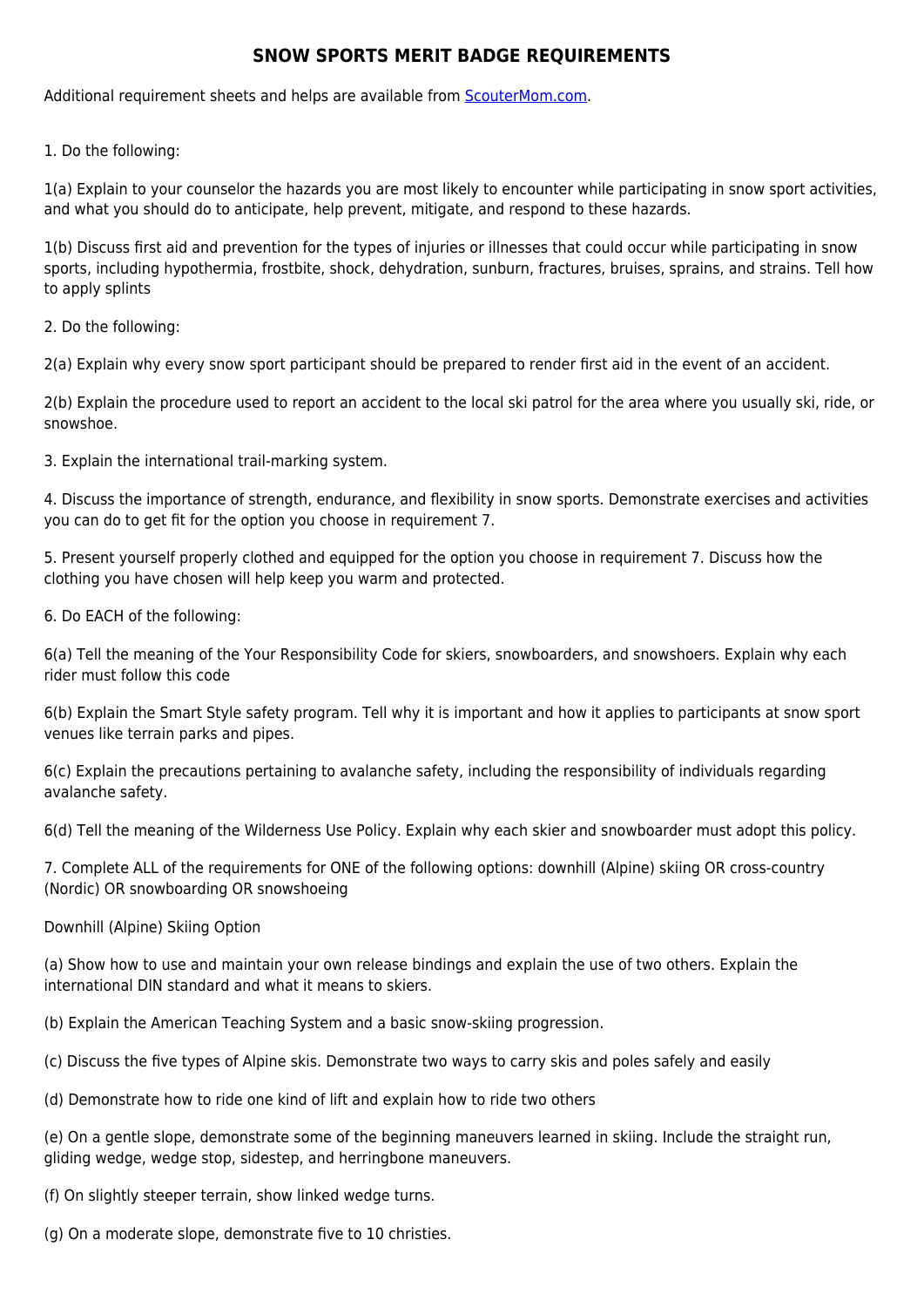(h) Make a controlled run down an intermediate slope and demonstrate the following

(1) Short-, medium-, and long-radius parallel turns

(2) A sideslip and safety (hockey) stop to each side

(3) Traverse across a slope

(i) Demonstrate the ability to ski in varied conditions, including changes in pitch, snow conditions, and moguls. Maintain your balance and ability to turn.

(j) Name the major ski organizations in the United States and explain their functions.

Cross-Country (Nordic) Skiing Option

(a) Show your ability to select, use, and repair, if necessary, the correct equipment for ski touring in safety and comfort.

(b) Discuss classical and telemark skis. Demonstrate two ways to carry skis and poles safely and easily.

(c) Discuss the basic principles of waxing for cross-country ski touring.

(d) Discuss the differences between cross-country skiing, ski touring, ski mountaineering, and downhill skiing.

- (e) List the items you would take on a one-day ski tour.
- (f) Demonstrate the proper use of a topographic map and compass.

(g) On a gentle, packed slope, show some basic ways to control speed and direction. Include the straight run, traverse, side slip, step turn, wedge stop, and wedge turn maneuvers.

(h) On a cross-country trial, demonstrate effective propulsion by showing proper weight transfer form ski to ski, pole timing, rhythm, flow, and glide

(i) Demonstrate your ability, on a tour, to cope with an average variety of snow conditions

(j) Demonstrate several methods of dealing with steep hills or difficult conditions. Include traverses and kick turns going uphill and downhill, sidesteps, pole drag, and ski-pole "glissade."

Snowboarding Option

(a) Discuss forward-fall injuries.

(b) Show your ability to select the correct equipment for snowboarding and to use it for safety and comfort.

(c) Show how to use and maintain your own bindings, and explain the use of the different binding methods. Explain the need for leashes.

(d) Discuss the four types of snowboards. Demonstrate how to carry a snowboard easily and safely.

(e) Demonstrate how to ride one kind of lift and explain how to ride two others.

- (f) Demonstrate the basic principles of waxing a snowboard
- (g) Do the following:

(1) On a gentle slope, demonstrate beginning snowboarding maneuvers. Show basic ways to control speed and direction. Include the sideslipping maneuver.

- (2) On slightly steeper terrain, show traversing
- (h) On a moderate slope, demonstrate an Ollie, a nose-end grab, and a wheelie